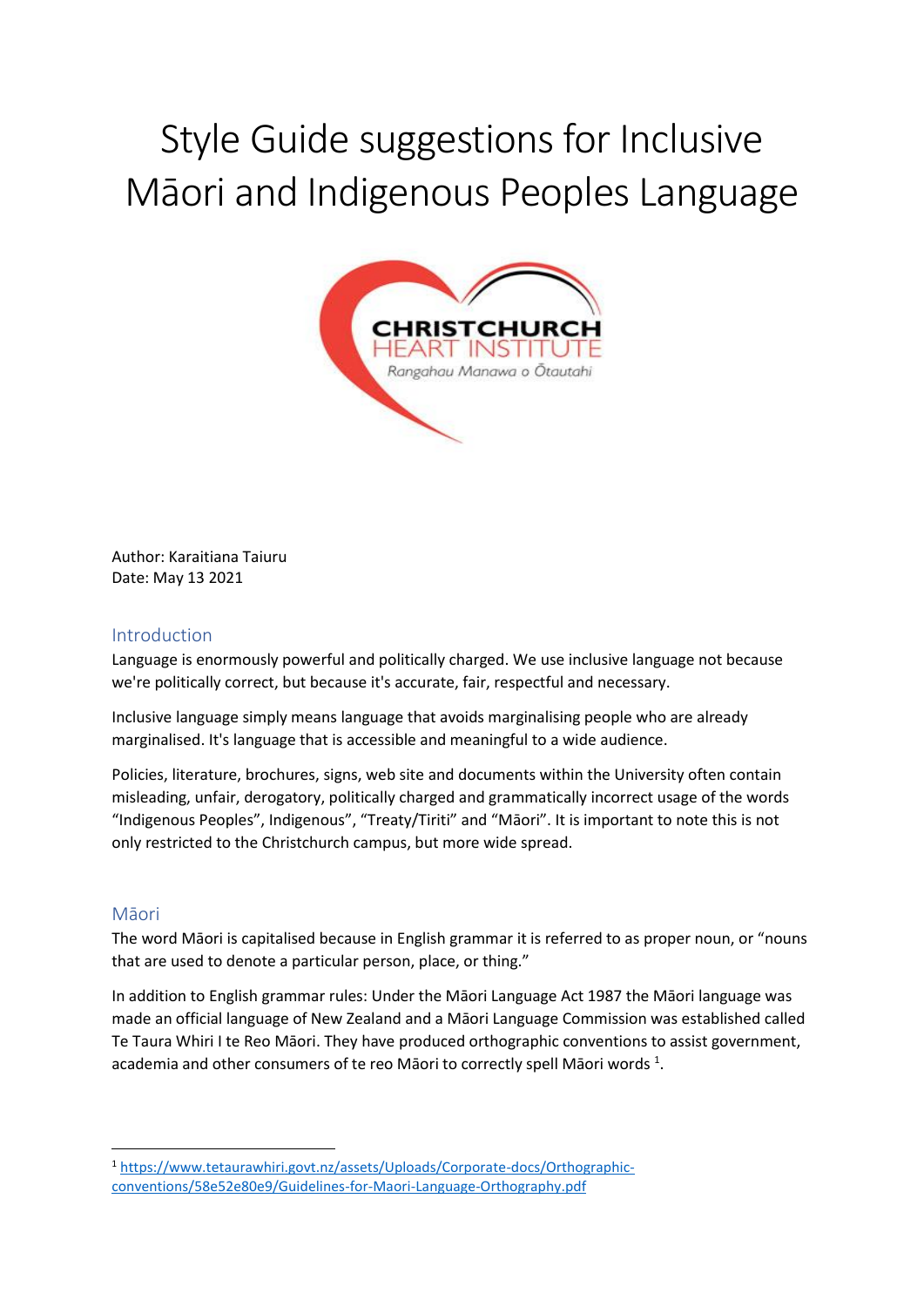Te Taura Whiri i te Reo Māori Guidelines for Māori Language Orthography make several statements that the University should follow:

- 1. The word Māori should be spelt with a capital M.
- 2. The use of a macron on all Māori words that are sounded longer should be identified with a macron. Noting that there are the German umlauts, double vowels and sometimes no distinction at all within the campus.

# Wānaka/Wānanga

There is a mixture of southern and northern dialectal spelling on the word "wānaka" in University policies, literature, brochures, signs, web site, and documents. The word is randomly interchanged with the northern spelling "wānanga" and on occasion spelt with no macron or an umlaut, in direct contradiction of Te Taura Whiri i te Reo Māori Guidelines for Māori Language Orthography.